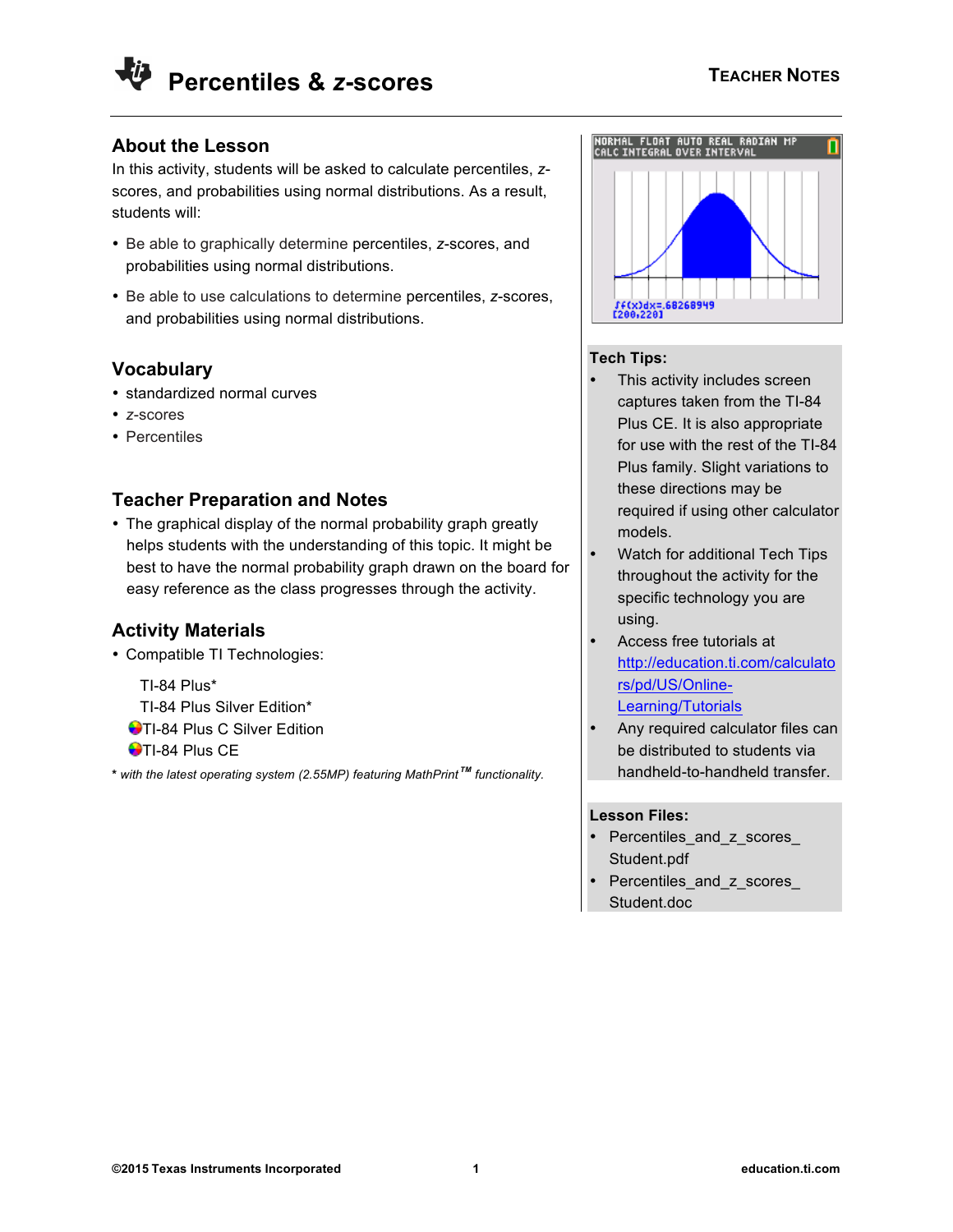#### **Review of Normal Curve Properties**

Before beginning the activity, review with students that a density curve has the following properties:

- A smooth curve
- Is always on or above the horizontal axis
- An area of exactly 1 underneath it
- An area under the curve within a range of values is the proportion of all observations that fall in the range

The first page of the worksheet is meant as a review of the properties of normal curves along with a visual representation of the corresponding percentages. Students should know this diagram to allow them to make connections and see relationships. This page reviews *z*-scores and percentiles.



## **Problem 1 – Given** *x***-values, Finding Percentages**

Students are given a range of *x*-values and asked to find the probability (or percent) of data that fall within the interval. The worksheet provides step-by-step instructions to find the answer using a graph.

Setting up the window is a challenge for students. The *x*-values should be the mean + or – three standard deviations. The *y*-values need to be small. Encourage students to think about a rectangle with a base of *x*-length and an area of 1. This can become the starting point for the **ymax** value. Use a **ymin** that is negative and with a similar magnitude as the **ymax**.

|                       |                       |  |  | NORMAL FLOAT AUTO REAL RADIAN MP |                           |  |
|-----------------------|-----------------------|--|--|----------------------------------|---------------------------|--|
| WINDOW                |                       |  |  |                                  |                           |  |
| Xmin=180              |                       |  |  |                                  |                           |  |
|                       | Xmax=240              |  |  |                                  |                           |  |
| $X_{\texttt{SC}}$ 1=5 |                       |  |  |                                  |                           |  |
|                       | Ymin=-.01<br>Ymax=.05 |  |  |                                  |                           |  |
| Yscl=0                |                       |  |  |                                  |                           |  |
| $Xres=1$              |                       |  |  |                                  |                           |  |
|                       | △X=.22727272727273    |  |  |                                  |                           |  |
|                       |                       |  |  |                                  | TraceStep=.45454545454546 |  |

**1.** Using the normal distribution graph from earlier, determine the two *x*-values where 99.7% of the data will fall between.

**Answer:** 180 and 240

**2.** The area under the curve must be 1. What is a reasonable maximum height for this curve thinking of the *x*-values from Question 1?

**Answer:** 0.05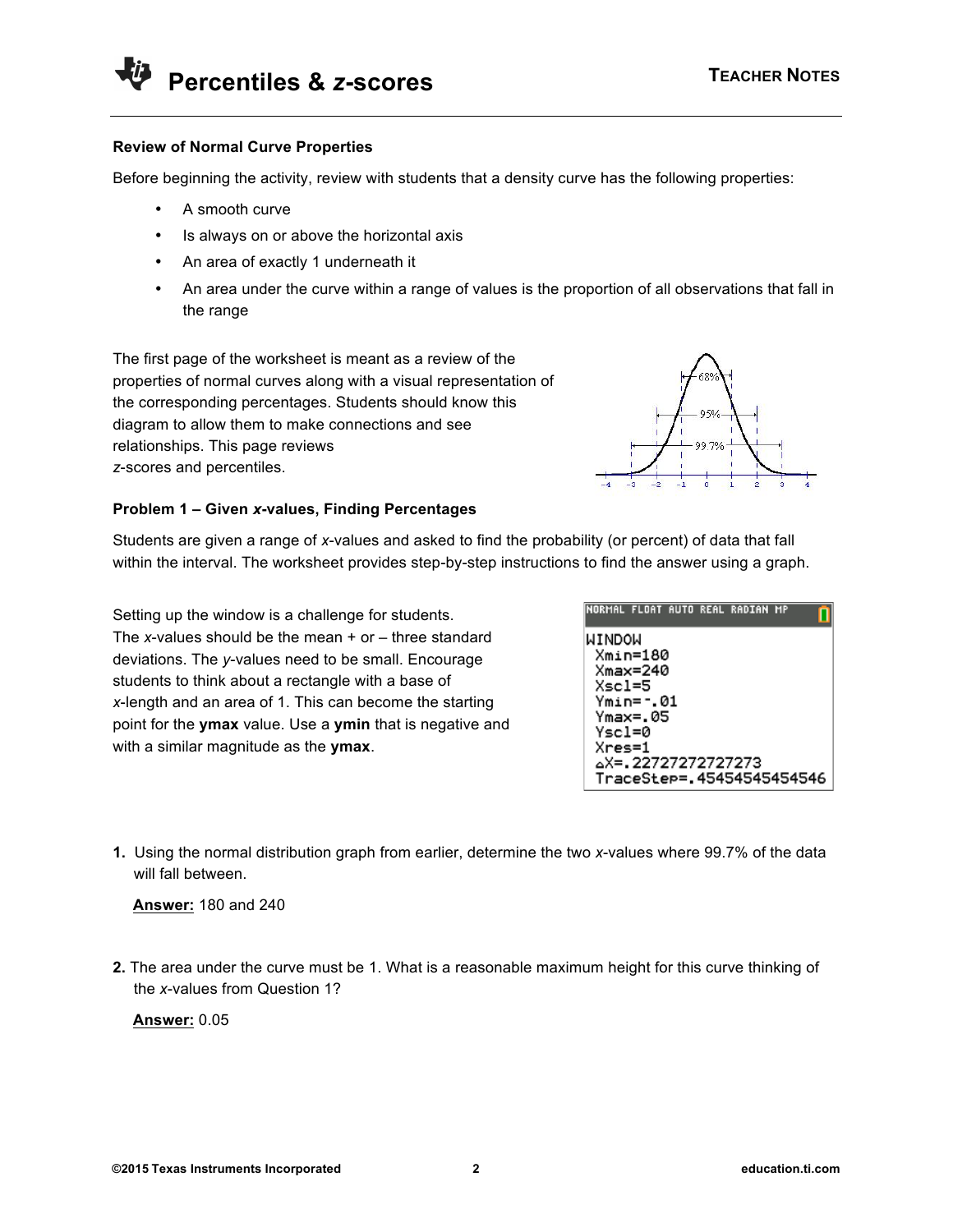**©2015 Texas Instruments Incorporated 3 education.ti.com**

# **Percentiles & z-scores TEACHER NOTES**

Students will then use the **Integral** command ( $\int f(x)dx$ )

from the **Calc** menu (2nd trace) to calculate the area under the curve. It may be important to give a short explanation as to why "integral" is used and not "area." Students do not need to understand the calculus concepts.

A graphical representation (solution) is shown. It is a normal distribution with a mean of 210 and a standard deviation of 10. This graph is helpful because it allows students to visualize what is a difficult topic for many.

# **3.** What percent of candy bars contain between 200 and 220 calories?

## **Answer:** 68.3%

A numerical solution is also presented. The values students are to enter are shown at the right.

This problem could have been solved without a calculator if one realizes that the values are both 1 standard deviation from the mean.

**4.** What percent of candy bars contain between 200 and 220 calories?

# **Answer:** 68.3%

- **5.** The length of useful life of a fluorescent tube used for indoor gardening is normally distributed. The useful life has a mean of 600 hours and a standard deviation of 40 hours. Determine the probability that
	- **a.** A tube chosen at random will last between 620 and 680 hours.

## **Answer:** 28%

**b.** Such a tube will last more than 740 hours.

# **Answer:** 0.00023%



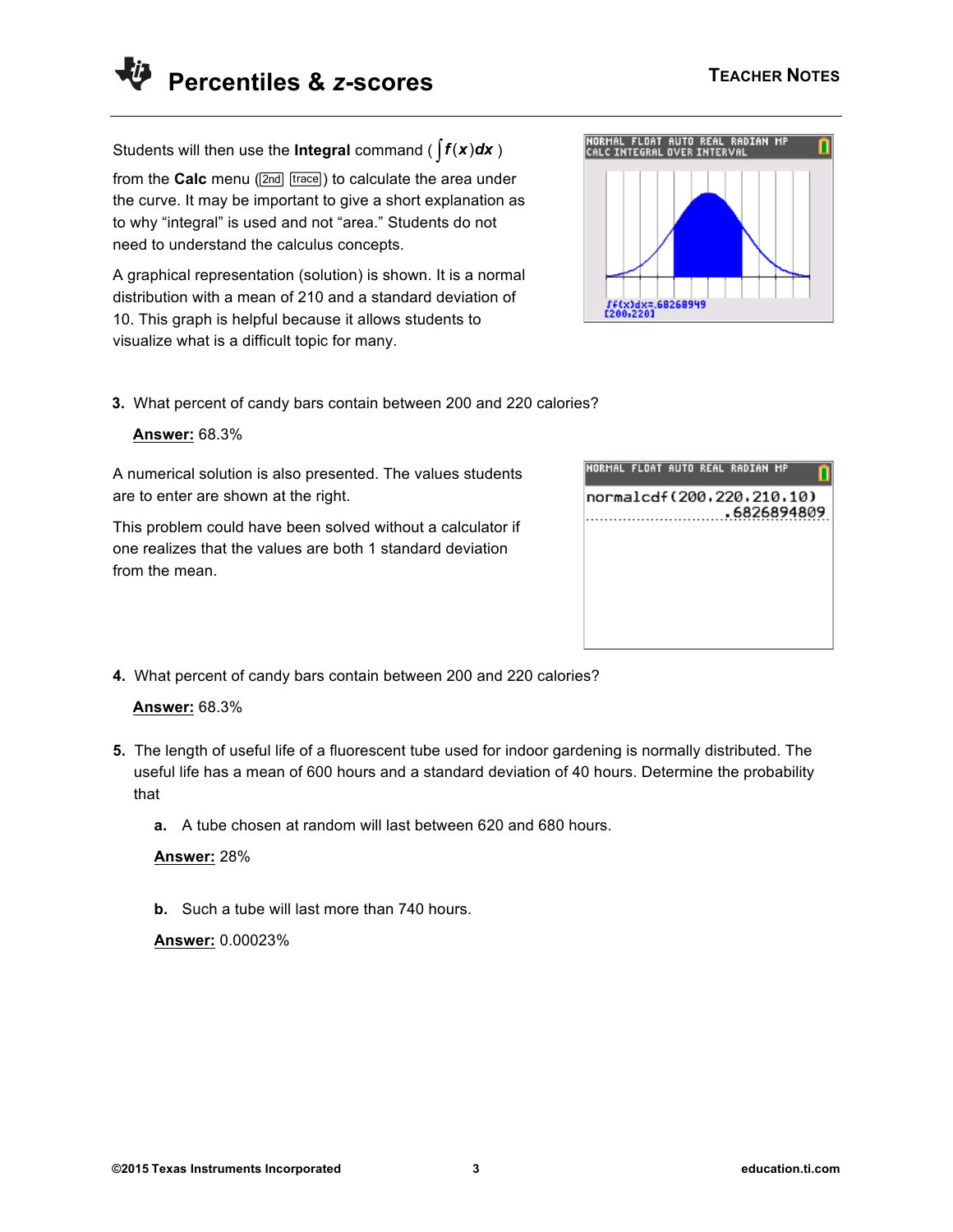#### **Teacher Tip:** Ask:

- Is there a difference between the probability of  $x > 200$  and  $x \ge 200$ ? Why not? What is the probability *x* = 200?
- What should the endpoint be when only one is given? Can any value be chosen or will any "big" number suffice?
- Why is there not a 100th percentile? Why is there not a 0th percentile?

#### **Problem 2 – Given Percentages, Finding** *x***-values**

This problem begins with questions that should be answered using the diagram on the worksheet as a reference. The answers are to be written in terms of the mean and standard deviation.

- **6.** Using the mean,  $\mu$ , and the standard deviation,  $\sigma$ , describe the *x*-value that corresponds to the
	- **a.** 50th percentile.

**Answer:** mean

**b.** 16th percentile.

**Answer:** A value one standard deviation below the mean

**c.** 84th percentile.

**Answer:** A value one standard deviation above the mean

**7.** How tall is Mike?

**Answer:** 75.8 inches

It is important to discuss Question 8. Drawing a diagram helps students visualize what is happening. Students will want to use 4% as the percentage, but they need to recognize that the warranty is more than the average life expectancy, so the percentage is actually 96%. The answer should also be "rounded" up because they can afford to replace up to 4%. So, the answer is 17 months.

**8.** The lifetimes of zip drives marketed by *Zippers, Inc.* are normally distributed, with a mean lifetime of 11 months and a standard deviation of 3 months.

*Zippers, Inc.* plans to offer a new warranty guaranteeing the replacement of failed zip drives during the warranty period. It can afford to replace up to 4 percent of its drives.

How many months of warranty should the company offer with these drives? Round your answer to the nearest month.

**Answer:** 17 months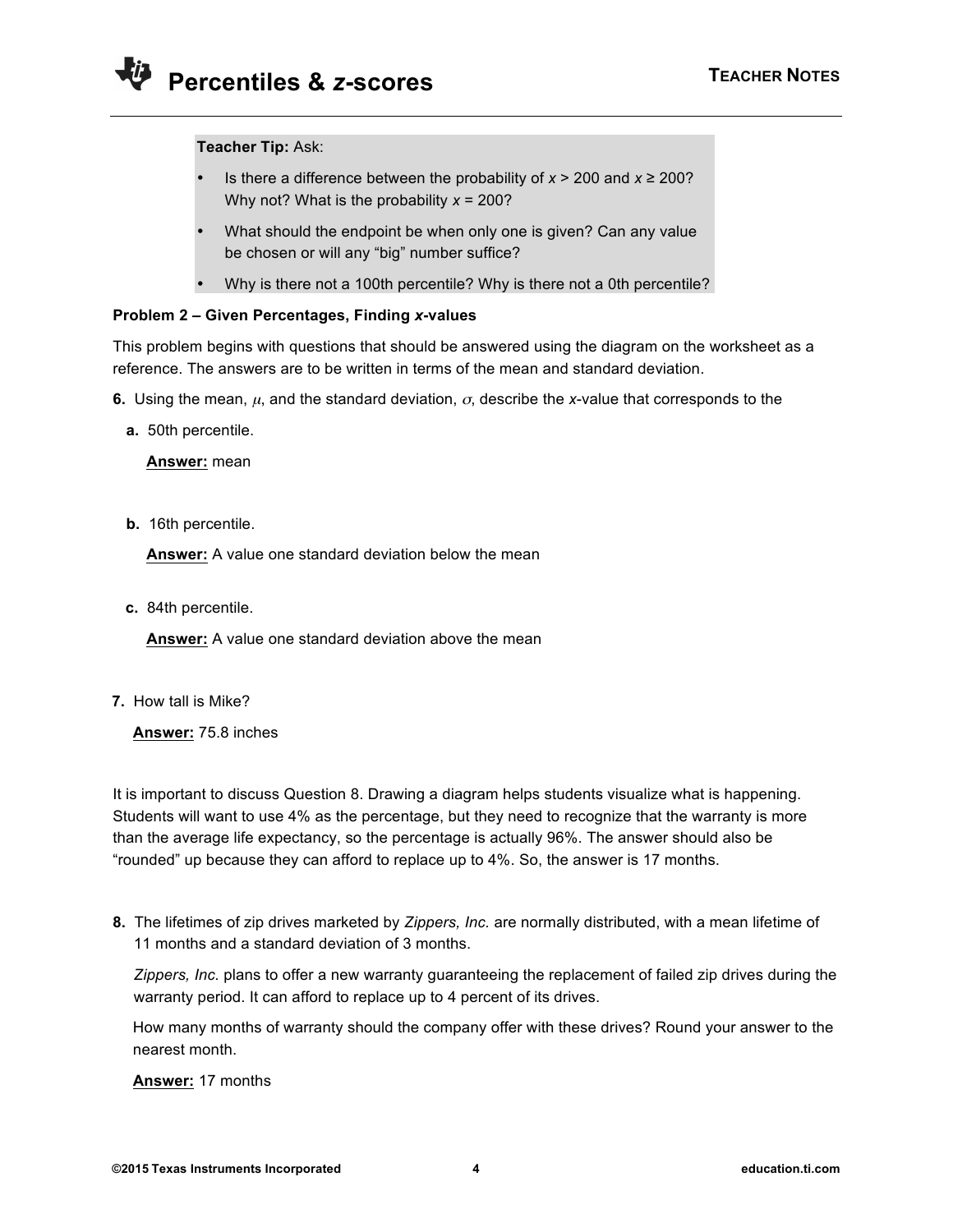- **9.** Final grade averages are typically approximately normally distributed with a mean of 72 and a standard deviation of 12.5. Your professor says that the top 8% of the class will receive a grade of A; the next 20%, B; the next 42%, C; the next 18%, D; and the bottom 12%, F.
	- **a.** What average must you exceed to obtain an A?

**Answer:** Because As are the top 8%, this means As are the 72nd to 92nd percentile. Using the **InvNorm** command, the average needed to obtain an A is 89.6

**b.** What average must you exceed to receive a grade better than a C?

**Answer:** Because Cs are better than 70%, Cs are between 30th and 72nd percentile. Using the **InvNorm** command, the average needed to obtain a C is 79.3.

**c.** What average must you obtain to pass the course?

**Answer:** Because Ds are better than 82%, Ds are between the 12th percentile and 30th percentile. Using the **InvNorm** command, the average needed to obtain a D is 57.3.

## **Problem 3 – Given** *z***-scores, Finding Percentiles and** *x***-values**

Students are given a *z*-score and asked to find the corresponding percentile. This begins with questions that should be answered using the diagram on page 1.

- **10.** Use the diagram from the first page of the worksheet to help answer the following statements.
	- **a.** The *x*-value with a *z*-score  $= 0$  is in the  $= 0$  percentile.

#### **Answer:** 50th

**b.** The *x*-value with a *z*-score  $= -3$  is in the  $=$  percentile.

**Answer:** 0.15th

**c.** The *x*-value with a *z*-score = 2 is in the \_\_\_\_\_ percentile.

**Answer:** 98.75th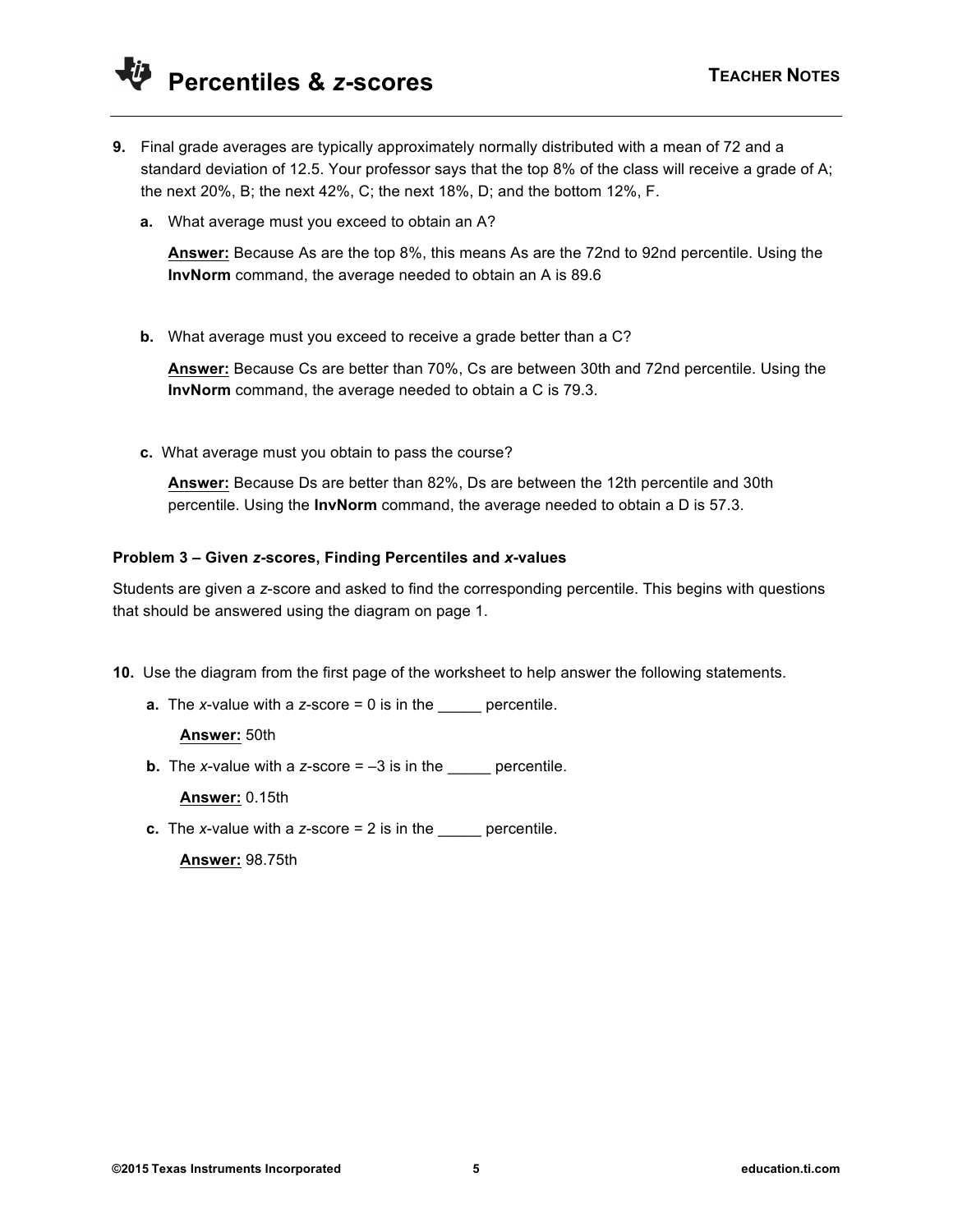

- **11.** Using the mean,  $\mu$ , and the standard deviation,  $\sigma$ , describe each of the following:
	- **a.** The *x*-value with a *z*-score = 0

**Answer:** the mean

**b.** The *x*-value with a *z*-score  $= -3$ 

**Answer:** 3 standard deviations below the mean

**c.** The *x*-value with a z-score = 2 **Answer:** 2 standard deviations above the mean

After students graph the normal curve and plot the point (–2.3, 0) explain to students that the area under the curve from the left to –2.3 is the corresponding percentile. This value should be found as before using the **Integral** command. However, the left bound is the **xmin**.

Finding the percentile can be done without graphing. Students will need to type **normcdf(–1E99, –2.3, 0, 1)**.

| IRMAL FLOAT AUTO REAL RADIAN MP    |  |
|------------------------------------|--|
| normalcdf(-1ε99.-2.3.0.1)          |  |
| .0107240811<br>invNorm(Ans.100.10) |  |
| 76.99998977                        |  |
|                                    |  |
|                                    |  |
|                                    |  |
|                                    |  |

**12.** What is the corresponding percentile and *x*-value that has a *z*-score = –2.3 with mean = 100 and standard deviation = 10?

**Answer:** The percentile is 1.07% and the corresponding x-value is 76.99.

**13.** In a field, the heights of sunflowers are normally distributed with a mean of 72 inches and standard deviation of 4 inches. Find the corresponding percentile and *x*-value for a sunflower that has a *z*-score of 1.6.

**Answer:** The percentile is 94.5% and the corresponding *x*-value is 78.4 inches.

**14.** The shoe sizes of a men's basketball team are normally distributed with a mean of 11.5 and a standard deviation of 1.25. Find the corresponding percentile and *x*-value for a player that has a *z*-score of –3.1.

**Answer:** The percentile is 0.0967% and the corresponding *x*-value is a size 7.6 shoe.

Question 15 is not straightforward and requires a student to think about what is being asked and make connections. A picture helps students visualize what is being asked.

Have students begin by calculating the *z*-score for the 5th percentile (**invNorm(.05)** = –1.64). Note that for the **invNorm** command the mean is 0 and the standard deviation is 1.